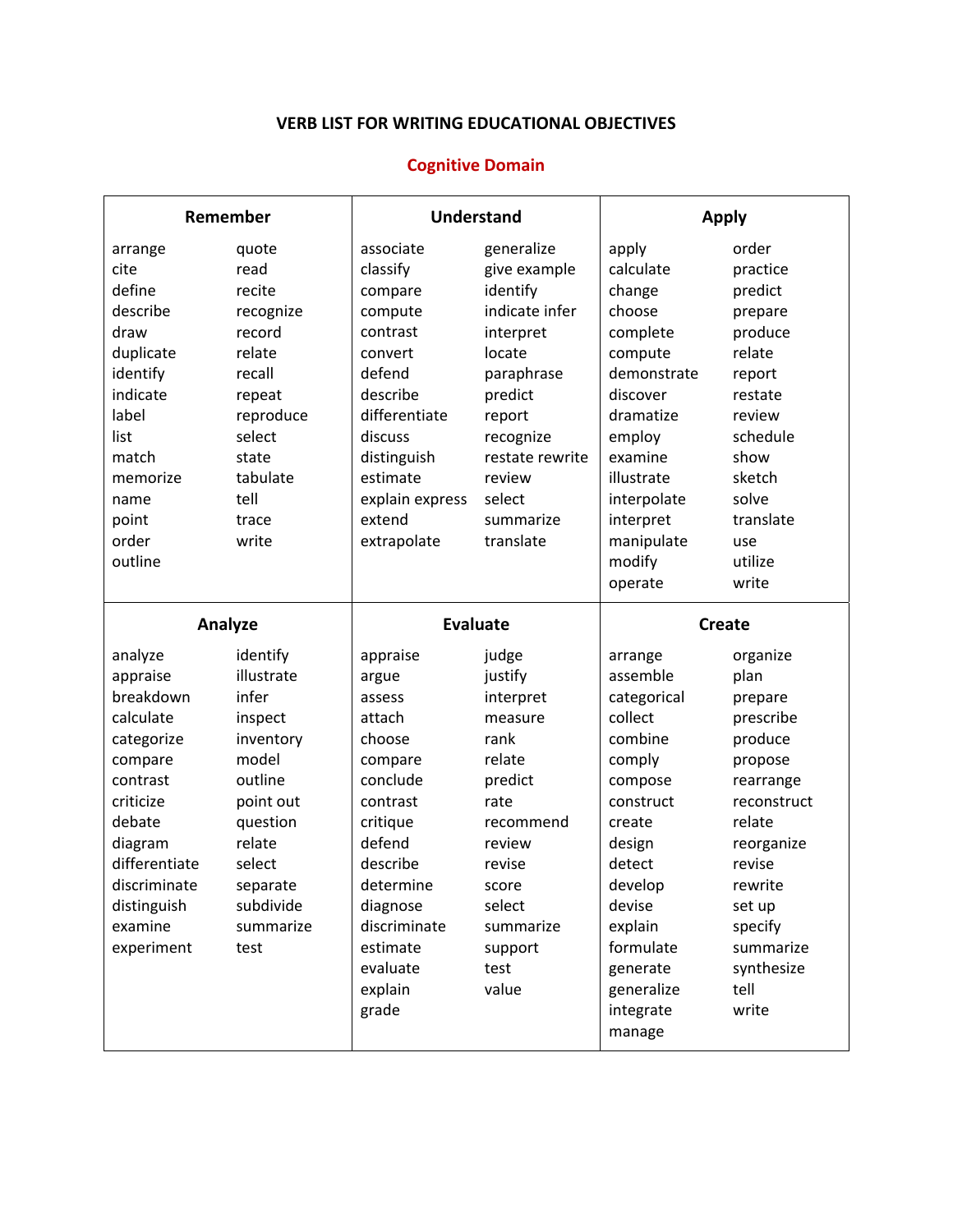# **Psychomotor Domain**

| <b>Simple</b>                                                                                                                                |                                                                                                                               |                                                                                                                                   |                                                                                                                              | <b>Complex</b>                                                                     |                                                                             |                                                              |
|----------------------------------------------------------------------------------------------------------------------------------------------|-------------------------------------------------------------------------------------------------------------------------------|-----------------------------------------------------------------------------------------------------------------------------------|------------------------------------------------------------------------------------------------------------------------------|------------------------------------------------------------------------------------|-----------------------------------------------------------------------------|--------------------------------------------------------------|
| add<br>adjust<br>agitate<br>aspirate<br>cleanse<br>collect<br>combine<br>copy<br>dilute<br>dispose<br>drain<br>draw<br>duplicate<br>emulsify | expel<br>filter<br>guide<br>handle<br>imitate<br>invert<br>label<br>lyse<br>mark<br>measure<br>mix<br>mount<br>obtain<br>pass | pipet<br>place<br>plot<br>pour<br>prepare<br>prick<br>puncture<br>record<br>repeat<br>rinse<br>scrape<br>seal<br>select<br>set up | shake<br>smear<br>smell<br>stain<br>start<br>stop<br>stopper<br>streak<br>tilt<br>titrate<br>transfer<br>use<br>wash<br>wipe | build<br>calibrate<br>construct<br>create<br>demonstrate<br>exercise<br>illustrate | incise<br>inject<br>innoculate<br>make<br>maintain<br>manipulate<br>operate | palpate<br>percuss<br>perform<br>produce<br>remove<br>suture |

#### **Affective domain**

| Accept    | Initiate        | Read          |
|-----------|-----------------|---------------|
| Adopt     | Investigate     | Realize       |
| Advocate  | Join            | Recommend     |
| Annotate  | Keep (preserve) | Reflect       |
| Ask       | Obey            | Reject        |
| Attempt   | Object          | Seek          |
| Attend    | Offer           | Select        |
| Challenge | Organize        | Specify       |
| Choose    | Participate     | Share         |
| Consult   | Persevere       | Suggest       |
| Delay     | Propose         | Support       |
| Design    | Promote         | Test          |
| Dispute   | Qualify         | Try           |
| Evaluate  | Query           | Visit         |
| Exemplify | Questions       | Volunteer     |
|           |                 | Weigh (judge) |

### **VERBS TO BE AVOIDED WHEN WRITING OBJECTIVES**

| appreciate         | enjoy                     | really understand |
|--------------------|---------------------------|-------------------|
| be acquainted with | fully appreciate          | realize           |
| be aware of        | grasp the significance of | remember          |
| be familiar with   | have faith in             | sympathize with   |
| believe            | know                      | understand        |
| comprehend         | learn                     |                   |